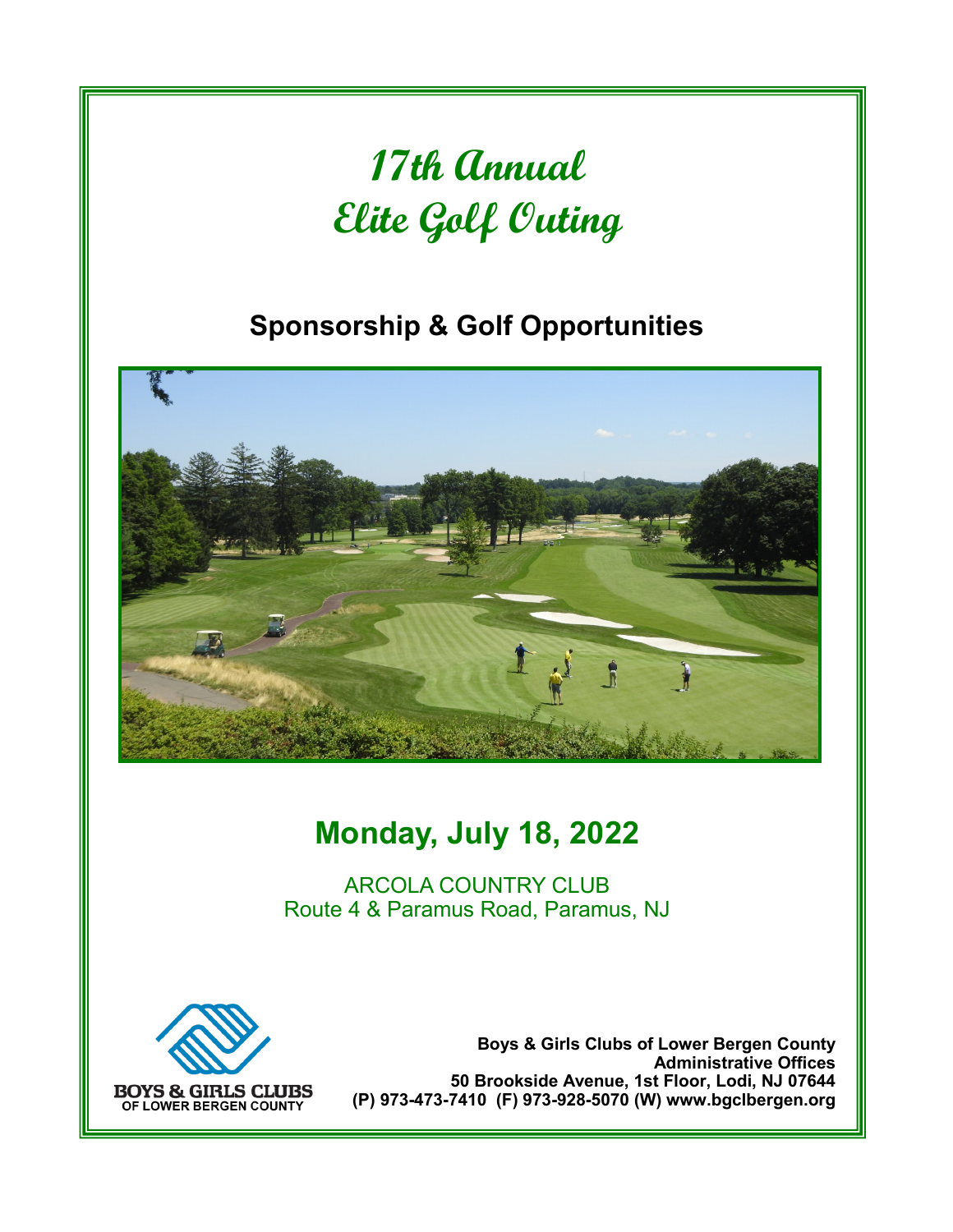# **About Our Mission**

Our mission is to enable all young people, especially those who need us the most, to reach their full potential as productive, caring, responsible citizens.

# **What We Provide**

## **A SAFE PLACE TO LEARN & GROW...**

for those who may otherwise be left alone with no guidance, after school or throughout the summer. The Club is a safe place of inclusion where children can play and be themselves.

## **LIFE ENHANCING PROGRAMS…**

that open young minds. Boys & Girls Clubs expose youth to opportunities and experiences they otherwise would not have. Our life enhancing programs teach youth life skills and prepares them for the future. Our priority outcome areas are: Academic Success, Good Character & Citizenship, and Healthy Lifestyles.

## **A RELATIONSHIP WITH CARING, TRAINED ADULTS…**

the better the program; the more children we can attract; the more likely they are to build a relationship with a caring adult; the more opportunity our Boys & Girls Clubs can positively influence the character of a child.

### **YOUR GENEROSITY WILL MAKE THIS IMPACT POSSIBLE.**



## **GREAT FUTURES START HERE.**



**Tee Off Fore the Kids**

**Join us for our annual golf outing, which sold out last year, and will raise much-needed funds to support our youth programs!** 

Programs like Power Hour, our daily homework help and tutoring program, Smart Girls and Passport to Manhood, our gender specific selfesteem building and healthy lifestyles programs, STEM (science, technology, engineering & math), the Arts, and Mentoring. Our well-known mentoring program provides at-risk children, who are in need of a positive role model, with a caring adult mentor, trained to act as a person of guidance, comfort, and encouragement.

This golf outing will help fund all of this and more!

**Schedule**

**Registration & Full Breakfast 7:30 A.M. - 8:45 A.M.**

> **Shotgun Start 9:00 A.M.**

**LUNCH RECEPTION, OPEN BAR & RAFFLES TO FOLLOW**

**Contests**

**POT OF GOLD CLOSEST TO THE PIN LONGEST DRIVE & MORE!**

## **WOULD YOU LIKE TO DONATE TO OUR RAFFLE PRIZES?**

Prize donations can be sent to:

Boys & Girls Clubs of Lower Bergen County Administrative Office 50 Brookside Avenue, 1st Floor, Lodi, NJ 07644 If item pick-up or additional information is needed contact Melissa McKinney, Resource Development 973-473-7410 ext. 104 Melissa.mckinney@bgcoflodi.org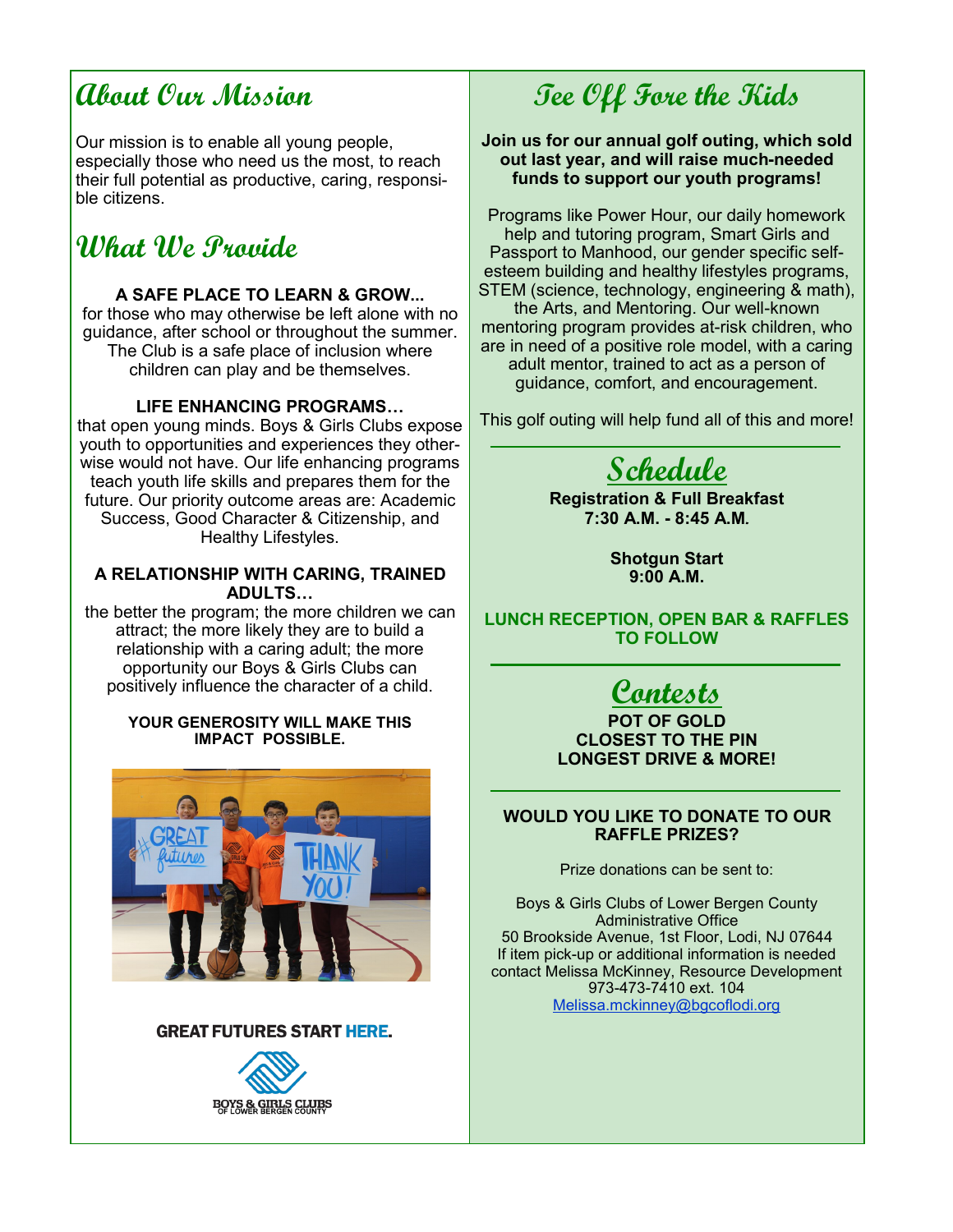## **2022 SPONSORSHIP OPPORTUNITIES**

## **Presenting Sponsor 510,000**

**Includes:** 2 Foursomes of golf or 10 lunch tickets, recognition as "Presenting Sponsor" in event specific media/press releases, "Presenting Sponsor" Company Banner prominently displayed at event, Company logo prominently displayed on Club website Home & Event pages, Company Logo included in all event specific mass emails & mailings, Company recognized as "Presenting Sponsor" in one email Newsletter, pre and post-event shout out on Club's social media, and recognition during event program.

## **Eagle Sponsor \$7,500**

**Includes:** 1 Foursome of golf, 3 lunch tickets, "Eagle Sponsor" Company Banner displayed at event, Company logo displayed on Club website Event page, pre and postevent shout out on Club's social media, and recognition during event program.

## **Birdie Sponsor \$5,000**

**Includes:** Foursome of golf, Company recognition as "Birdie Sponsor" on event day signage, pre-event and post-event shout out on Club's social media, and recognition during event program.

## **Shirt Sponsor \$3,000**

**Includes:** Recognition as "Golf Shirt Sponsor" on event day signage, 2 lunch tickets opportunity to hand out golf shirts to participants if requested, sponsorship shout out on social media, and recognition during event program.

## **Beverage Sponsor \$2,500**

**Includes:** Recognition as "Beverage Sponsor" on signage at beverage stations on the course, sponsorship shout out on social media, and recognition during event program.

## **Golf Ball Give-A-Way Sponsor \$1,500**

I**ncludes**: Recognition with your custom logo imprinted (2 color max) on golf balls given to each golfer (3 per player) at check-in and on event day signage. \*\*Requires 5 week turnaround\*\*

## **Hole-In-One Sponsor \$1,000**

**Includes:** Recognition as "Hole-In-One" sponsor on signage at the Hole-In-One contest hole and recognition during event program.

## **Tee/Hole Sponsor \$200**

**Includes:** Recognition on one tee/hole sign.

\*Please retain this letter for your charitable giving records. The Boys & Girls Club of Lower Bergen County, Inc. is a 501(c)3 not-for-profit organization and therefore your contribution is tax deductible, minus any portion for goods or services you may have received for your contribution. Our EIN# is 22-1632037.